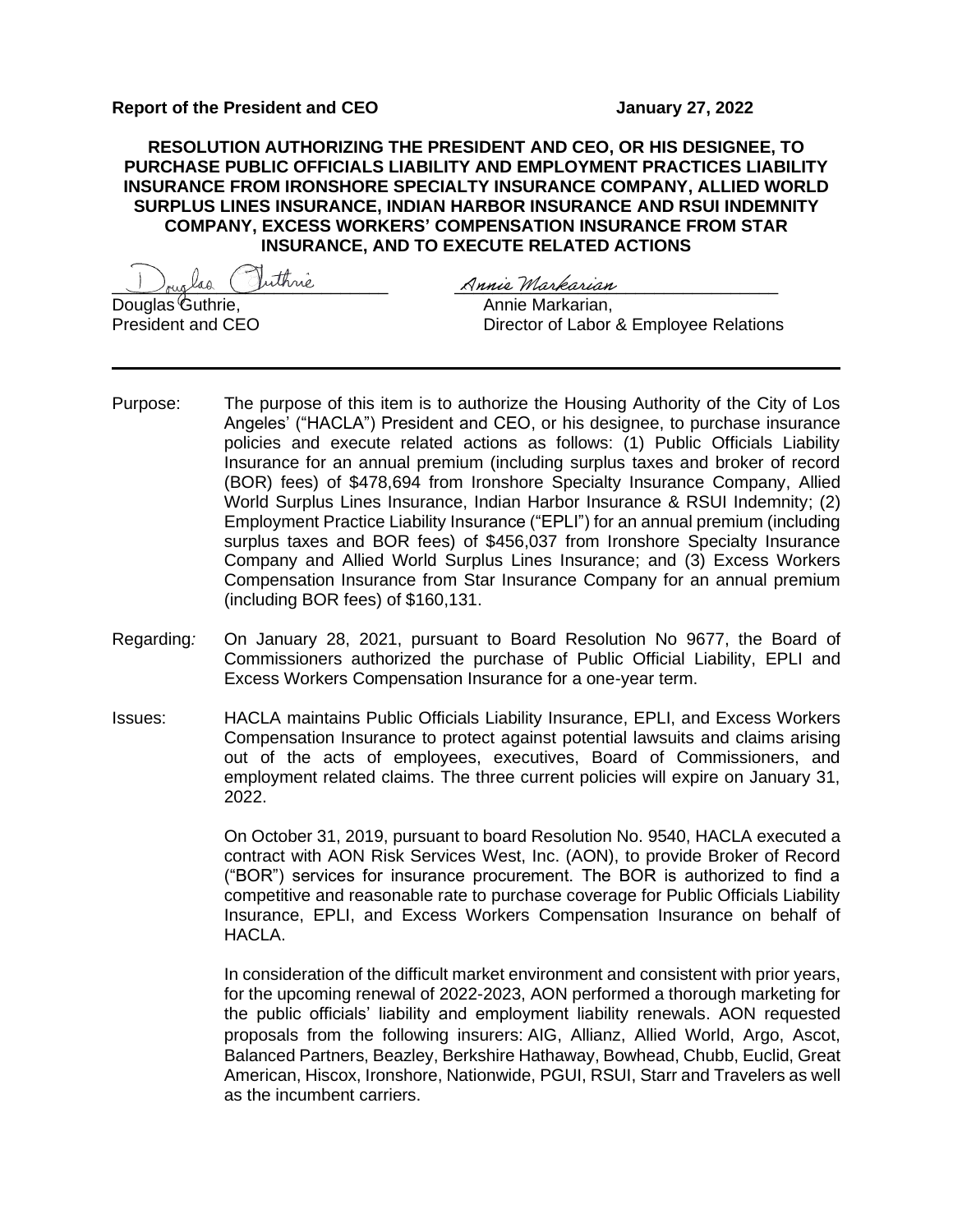Most of the insurers declined to quote due to HACLA's class of business (public entity) and geographical location. Others indicated they could not be competitive with HACLA's current pricing or coverage.

Due to the current litigation environment, including increased exposure related to potential COVID-19 claims, the industry is seeing significant increase in premiums and retentions, and decrease in coverage limits for both EPLI and Public Officials policies. AON has successfully secured renewal proposals from the incumbent carriers with no changes to HACLA's existing coverage limits. The proposed renewal by Ironshore Specialty Insurance Company, World Allied Surplus Lines Insurance, Indian Harbor Insurance, RSUI, and Star Insurance provides HACLA with the appropriate level of protection at the most competitive cost.

The total premium for Public Officials, primary coverage is up by approximately seven percent (7.17%), over the prior year. The premium for EPLI is up by approximately five percent (4.88%). The premium increase is driven primarily by an increase in employee count, assets and revenues.

The excess workers' compensation premium for this renewal has increased from \$0.1627 per \$100 payroll to \$0.2044 per \$100 payroll, a 25.63% increase from the prior year. The Self-Insured Retention for the excess workers' compensation remains \$5 million. All other terms remain unchanged.

| Type of policy                 | <b>Coverage limit</b> | 2021 Premium | 2022 Premium |  |  |
|--------------------------------|-----------------------|--------------|--------------|--|--|
| <b>Public Officials</b>        | \$20 million          | \$448,890    | \$478,694    |  |  |
| Employment<br>Practice         | \$10 million          | \$436,343    | \$456,037    |  |  |
| <b>Excess Workers'</b><br>Comp | \$150 million         | \$134,211    | \$160,131    |  |  |

The following chart shows a comparison of coverages and cost between 2021 and 2022.

The deductible for both employment practice liability and public officials' policies will remain at \$250,000 per occurrence. The policies will continue to be an insurer duty to defend policy. The insurer will bill HACLA for amounts paid within the deductible. The insurer will pay for covered loss (including defense costs) above the deductible.

- Vision Plan: Purchase of these insurance coverages is administrative in nature and coverage levels are intended to protect HACLA and to stay within the best practices.
- Funding: The Chief Administrative Officer confirms the necessary funds are included and available in the 2022 budget and will be earmarked for the 2023 budget.

Source of Funds: The cost of public officials' liability, employment practices liability and excess workers' compensation insurance is allocated to the various HACLA programs based on staff salaries. Amounts by program/funding source are as follows: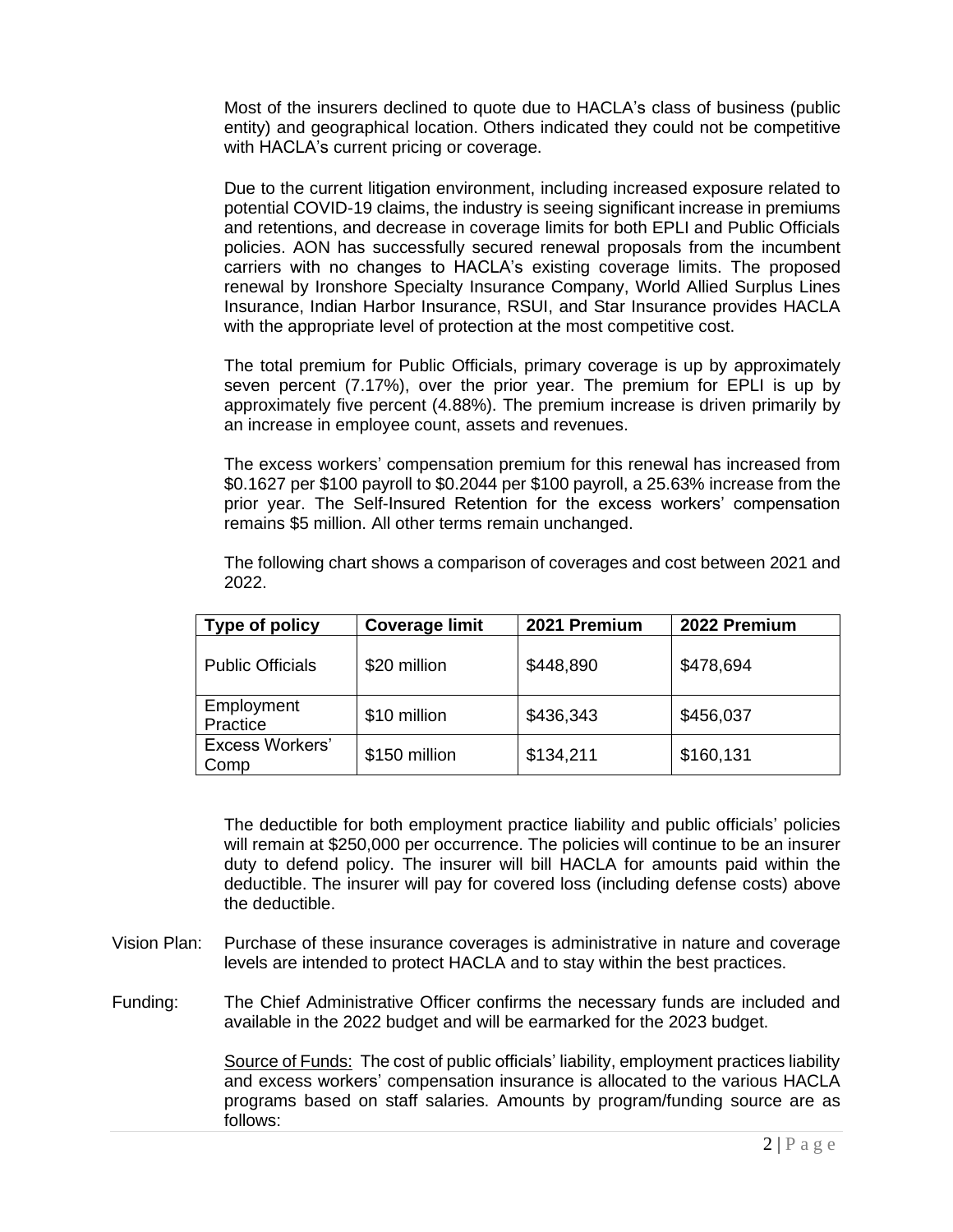|                                                                            | <b>Public</b><br>Housing |                    | <b>Section 8</b>     | <b>Strategic</b><br><b>Development</b> |                  | <b>Central</b><br><b>Office</b> |   | Total              |
|----------------------------------------------------------------------------|--------------------------|--------------------|----------------------|----------------------------------------|------------------|---------------------------------|---|--------------------|
| <b>Public Officials Liability</b><br><b>Employment Practices Liability</b> |                          | 144.231<br>137,403 | \$205,886<br>196,142 |                                        | 49.545<br>47.200 | \$79,032<br>75.292              | S | 478,694<br>456,037 |
| <b>Excess Workers' Compensation</b>                                        |                          | 48.247             | 68.872               |                                        | 16,574           | 26.438                          |   | 160,131            |
|                                                                            |                          | 329,881            | \$470,900            |                                        | 113,319          | \$180,762                       |   | \$1,094,862        |

Budget and Program Impact: The necessary funds for premiums and any other payments up to the deductible amount are available and included in the 2022 operating budget.

Attachment: Resolution